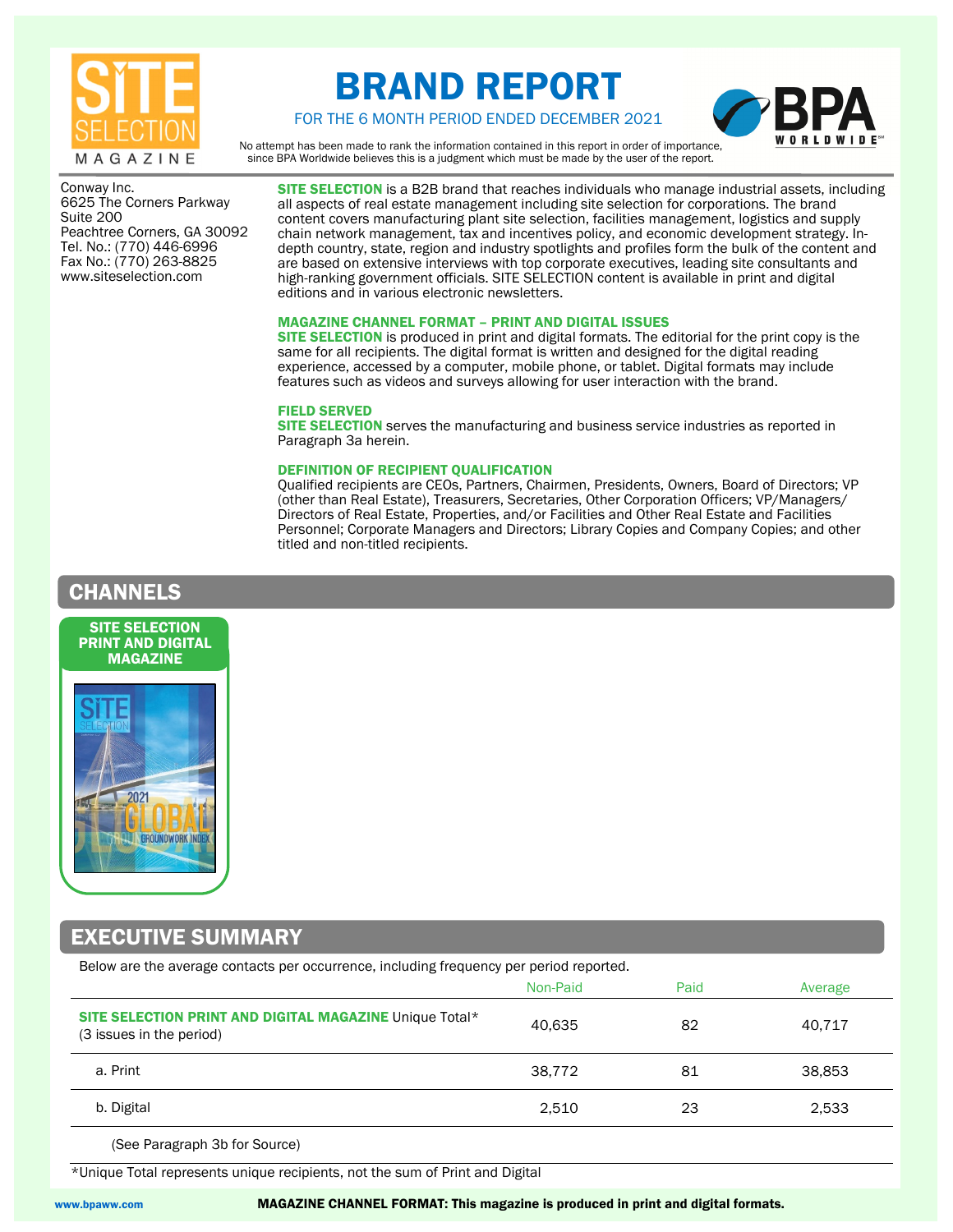# **MAGAZINE CHANNEL CHANNEL** Official Publication of: Industrial Asset Management Council Established: 1954/Issues Per Year: 6

| <b>AVERAGE NON-QUALIFIED CIRCULATION</b>     |        |  |  |  |  |  |  |  |
|----------------------------------------------|--------|--|--|--|--|--|--|--|
| Non-Qualified<br>Not Included Elsewhere      | Copies |  |  |  |  |  |  |  |
| <b>Other Paid Circulation</b>                |        |  |  |  |  |  |  |  |
| Advertiser and Agency                        | 1,534  |  |  |  |  |  |  |  |
| Allocated for Trade Shows<br>and Conventions | 125    |  |  |  |  |  |  |  |
| All Other                                    | 1,615  |  |  |  |  |  |  |  |
| ΤΩΤΑΙ                                        | 3.274  |  |  |  |  |  |  |  |

| <b>1. AVERAGE OUALIFIED CIRCULATION BREAKOUT FOR PERIOD</b> |                    |                     |             |          |                   |                                              |  |
|-------------------------------------------------------------|--------------------|---------------------|-------------|----------|-------------------|----------------------------------------------|--|
|                                                             | Total<br>Qualified |                     | Qualified   | Non-Paid | Oualified<br>Paid |                                              |  |
| Qualified<br>Circulation                                    |                    |                     |             |          |                   | Copies Percent Copies Percent Copies Percent |  |
| Individual                                                  | 40.402             |                     | 99.2 40.320 | 99.0     | 82                | 0.2                                          |  |
| Sponsored<br>Individually<br>Addressed                      |                    |                     |             |          |                   |                                              |  |
| Membership<br>Benefit                                       | 315                | 0.8                 | 315         | 0.8      |                   |                                              |  |
| Multi-Copy Same<br>Addressee                                |                    |                     |             |          |                   |                                              |  |
| <b>Single Copy Sales</b>                                    |                    |                     |             |          |                   |                                              |  |
| <b>TOTAL</b><br><b>OUALIFIED</b><br><b>CIRCULATION</b>      |                    | 40.717 100.0 40.635 |             | 99.8     | 82                | 0.2                                          |  |

| <b>2. OUALIFIED CIRCULATION BY ISSUES FOR PERIOD</b>                                       |        |         |                                   |  |  |  |  |
|--------------------------------------------------------------------------------------------|--------|---------|-----------------------------------|--|--|--|--|
| 2021 Issue                                                                                 | Print  | Digital | <b>Unique Total</b><br>Qualified* |  |  |  |  |
| July                                                                                       | 37.942 | 2.917   | 40.129                            |  |  |  |  |
| September                                                                                  | 40.002 | 2.982   | 42,154                            |  |  |  |  |
| November                                                                                   | 38,613 | 1.701   | 39.866                            |  |  |  |  |
| *Unique Total Qualified represents unique recipients,<br>not the sum of Print and Digital. |        |         |                                   |  |  |  |  |

3a. BUSINESS/OCCUPATION BREAKOUT OF QUALIFIED CIRCULATION FOR ISSUE OF SEPTEMBER 2021 This issue is 5.4% or 2,156 copies above the average of the other 2 issues reported in Paragraph 2.

| Business and Industry                                              | Unique<br>Total<br>Qualified* | Percent<br>of Total | Print  | Digital        | Chief<br>Officers.<br>Owners.<br>Board of<br><b>Directors</b> | Vice<br>Executive Presidents Properties,<br>(other than<br>Partners, Real Estate), Facilities<br>Chairmen. Treasurers, and Other<br>Presidents, Secretaries<br>Corporate<br>Officers | Vice<br>Presidents,<br>Managers,<br><b>Directors</b><br>of Real<br>Estate,<br>and/or<br>Real<br>and Other Estate and Managers<br>Facilities<br>Personnel Directors | Corporate<br>and | Other<br>Titled<br>Per-<br>sonnel | Library<br>Copies<br>and<br>Company<br>Copies | Non-<br>Titled<br>Per-<br>sonnel |
|--------------------------------------------------------------------|-------------------------------|---------------------|--------|----------------|---------------------------------------------------------------|--------------------------------------------------------------------------------------------------------------------------------------------------------------------------------------|--------------------------------------------------------------------------------------------------------------------------------------------------------------------|------------------|-----------------------------------|-----------------------------------------------|----------------------------------|
| Manufacturing:                                                     |                               |                     |        |                |                                                               |                                                                                                                                                                                      |                                                                                                                                                                    |                  |                                   |                                               |                                  |
| 1. Aerospace                                                       | 1,071                         | 2.6                 | 1,035  | 47             | 635                                                           | 150                                                                                                                                                                                  | 202                                                                                                                                                                | 73               | 11                                |                                               |                                  |
| 2. Automotive                                                      | 1,560                         | 3.7                 | 1,544  | 23             | 1,071                                                         | 190                                                                                                                                                                                  | 132                                                                                                                                                                | 142              | 24                                | $\overline{\phantom{a}}$                      | $\mathbf{1}$                     |
| 3. Biotech & Pharmaceuticals                                       | 3,220                         | 7.6                 | 3,166  | 71             | 1,995                                                         | 513                                                                                                                                                                                  | 532                                                                                                                                                                | 154              | 25                                | ×.                                            | $\mathbf{1}$                     |
| 4. Chemical Manufacturing, except<br>Pharmaceuticals               | 1,652                         | 3.9                 | 1,626  | 36             | 989                                                           | 305                                                                                                                                                                                  | 218                                                                                                                                                                | 123              | 17                                |                                               |                                  |
| 5. Electronics & IT                                                | 2,711                         | 6.4                 | 2,661  | 63             | 1,684                                                         | 466                                                                                                                                                                                  | 368                                                                                                                                                                | 171              | 21                                | ÷                                             | 1                                |
| 6. Food & Beverage                                                 | 3,669                         | 8.7                 | 3,611  | 69             | 2,371                                                         | 627                                                                                                                                                                                  | 289                                                                                                                                                                | 358              | 22                                |                                               | $\overline{2}$                   |
| 7. Machinery                                                       | 3,685                         | 8.8                 | 3,625  | 84             | 2,535                                                         | 530                                                                                                                                                                                  | 334                                                                                                                                                                | 249              | 35                                | ×.                                            | $\overline{c}$                   |
| 8. Manufacturing - Other                                           | 4,664                         | 11.1                | 4,578  | 135            | 3,054                                                         | 833                                                                                                                                                                                  | 317                                                                                                                                                                | 425              | 35                                | $\overline{\phantom{a}}$                      | $\overline{\phantom{a}}$         |
| 9. Metals - Primary & Fabricated                                   | 3,546                         | 8.4                 | 3.454  | 117            | 2,259                                                         | 664                                                                                                                                                                                  | 180                                                                                                                                                                | 391              | 51                                | ÷.                                            | 1                                |
| 10. Petroleum                                                      | 396                           | 0.9                 | 392    | $\overline{4}$ | 207                                                           | 76                                                                                                                                                                                   | 57                                                                                                                                                                 | 49               | $\overline{7}$                    |                                               | $\overline{\phantom{a}}$         |
| 11. Plastics & Rubber                                              | 1,411                         | 3.4                 | 1,380  | 41             | 895                                                           | 253                                                                                                                                                                                  | 120                                                                                                                                                                | 127              | 16                                | ÷,                                            | ×.                               |
| 12. Transportation Mfg                                             | 309                           | 0.7                 | 306    | 6              | 216                                                           | 33                                                                                                                                                                                   | 35                                                                                                                                                                 | 20               | 5                                 | $\overline{\phantom{a}}$                      | $\overline{\phantom{a}}$         |
| <b>A</b> - Subtotal: Manufacturing                                 | 27,894                        | 66.2                | 27,378 | 696            | 17,911                                                        | 4,640                                                                                                                                                                                | 2,784                                                                                                                                                              | 2,282            | 269                               | ÷,                                            | 8                                |
| 13. Consultants - Architect, Engineering Site &<br><b>Business</b> | 950                           | 2.3                 | 792    | 259            | 445                                                           | 141                                                                                                                                                                                  | 127                                                                                                                                                                | 154              | 80                                | $\mathbf{1}$                                  | $\overline{2}$                   |
| 14. Finance & Insurance                                            | 874                           | 2.1                 | 755    | 142            | 292                                                           | 133                                                                                                                                                                                  | 360                                                                                                                                                                | 64               | 24                                | ÷.                                            | 1                                |
| 15. Industries - Other                                             | 1,151                         | 2.7                 | 978    | 229            | 580                                                           | 158                                                                                                                                                                                  | 182                                                                                                                                                                | 160              | 59                                | 12                                            | $\sim$                           |
| 16. Professional Services                                          | 1,867                         | 4.4                 | 1,789  | 149            | 1,226                                                         | 238                                                                                                                                                                                  | 131                                                                                                                                                                | 195              | 70                                | 4                                             | 3                                |
| 17. R&D - physical, engineering, Life sciences                     | 695                           | 1.6                 | 681    | 18             | 460                                                           | 132                                                                                                                                                                                  | 27                                                                                                                                                                 | 55               | 18                                | $\mathbf{1}$                                  | $\overline{2}$                   |
| 18. Real Estate Brokers                                            | 1,966                         | 4.7                 | 1,675  | 460            | 635                                                           | 474                                                                                                                                                                                  | 335                                                                                                                                                                | 316              | 198                               | ÷.                                            | 8                                |
| 19. Real Estate Developers & Construction                          | 771                           | 1.8                 | 683    | 141            | 388                                                           | 133                                                                                                                                                                                  | 90                                                                                                                                                                 | 123              | 35                                | $\overline{\phantom{a}}$                      | $\overline{2}$                   |
| 20. Real Estate - Other                                            | 398                           | 0.9                 | 342    | 89             | 157                                                           | 81                                                                                                                                                                                   | 85                                                                                                                                                                 | 54               | 21                                | ÷                                             | ÷.                               |
| 21. Retail                                                         | 682                           | 1.6                 | 651    | 49             | 256                                                           | 75                                                                                                                                                                                   | 299                                                                                                                                                                | 42               | 8                                 | $\blacksquare$                                | $\overline{2}$                   |
| 22. Transportation & Warehousing & Distribution                    | 2,307                         | 5.5                 | 2,157  | 189            | 1,363                                                         | 457                                                                                                                                                                                  | 235                                                                                                                                                                | 202              | 45                                | $\overline{2}$                                | 3                                |
| <b>B</b> - Subtotal: Business Services                             | 11,661                        | 27.6                | 10,503 | 1,725          | 5,802                                                         | 2,022                                                                                                                                                                                | 1,871                                                                                                                                                              | 1,365            | 558                               | 20                                            | 23                               |
| 23. All Others                                                     | 2,568                         | 6.1                 | 2,090  | 544            | 1,601                                                         | 315                                                                                                                                                                                  | 167                                                                                                                                                                | 316              | 146                               | $\overline{7}$                                | 16                               |
| 24. Other Paid Subscriptions                                       | 31                            | 0.1                 | 31     | 17             | $\mathbf{1}$                                                  | $\overline{2}$                                                                                                                                                                       | 3                                                                                                                                                                  | 5                | $\overline{2}$                    | $\overline{2}$                                | 16                               |
| UNIQUE TOTAL QUALIFIED CIRCULATION*                                | 42,154                        | 100.0               | 40,002 | 2,982          | 25,315                                                        | 6,979                                                                                                                                                                                | 4,825                                                                                                                                                              | 3,968            | 975                               | 29                                            | 63                               |
| <b>PERCENT</b>                                                     | 100.0                         |                     | 94.9   | 7.1            | 60.1                                                          | 16.6                                                                                                                                                                                 | 11.4                                                                                                                                                               | 9.4              | 2.3                               | 0.1                                           | 0.1                              |

\*Unique Total Qualified represents unique recipients, not the sum of Print and Digital.

| Analysis by Number of Employees    | <b>Total Qualified</b> | Percent of Total |
|------------------------------------|------------------------|------------------|
| 1000+ Employees                    | 7,201                  | 17.1             |
| 500-999 Employees                  | 3,519                  | 8.3              |
| 100-499 Employees                  | 18,169                 | 43.1             |
| 50-99 Employees                    | 5.004                  | 11.9             |
| 20-49 Employees                    | 3.097                  | 7.3              |
| 1-19 Employees                     | 3.157                  | 7.5              |
| Employee Size Not Available        | 2.007                  | 4.8              |
| <b>TOTAL QUALIFIED CIRCULATION</b> | 42,154                 | 100.0            |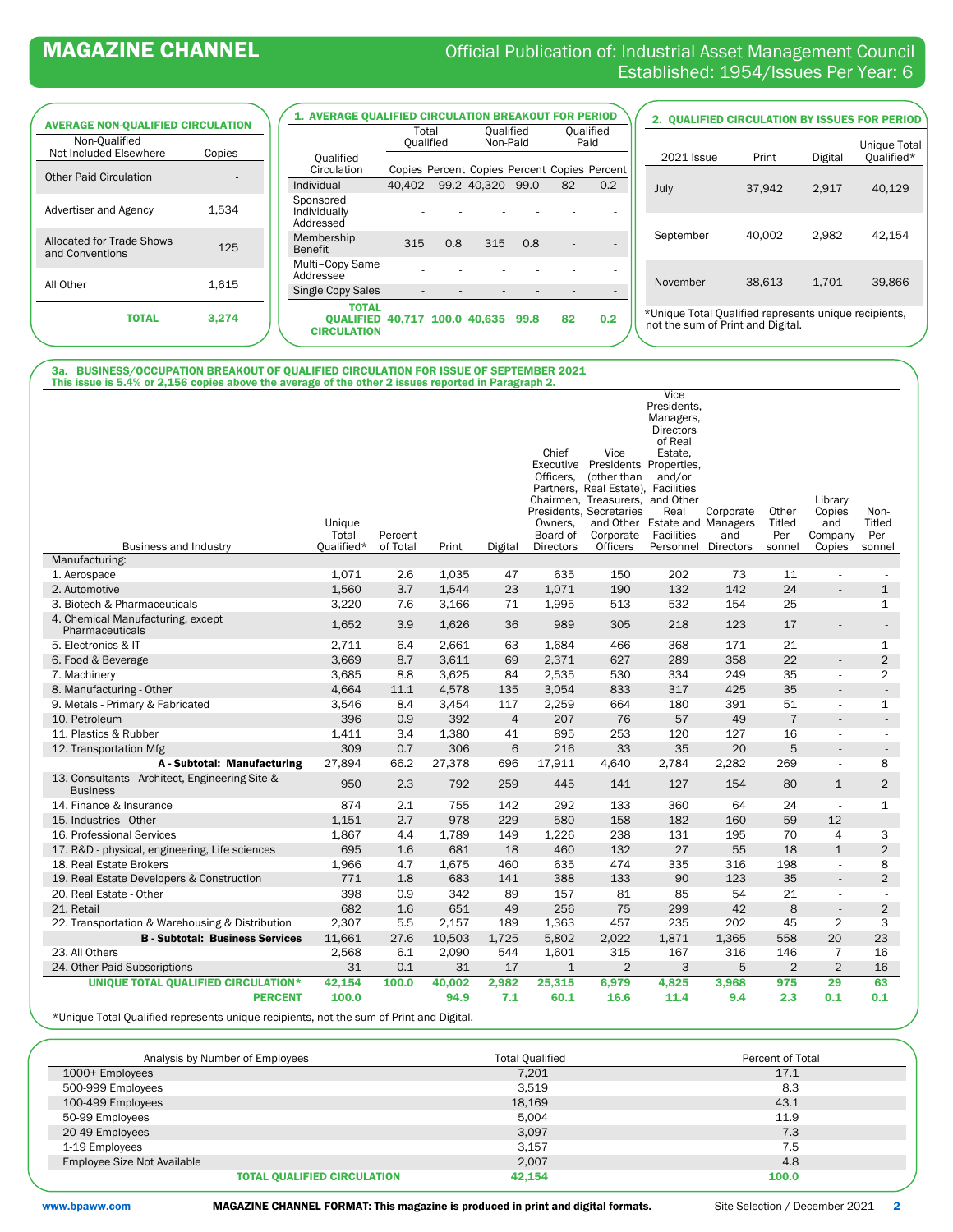#### 3b. QUALIFICATION SOURCE BREAKOUT OF QUALIFIED CIRCULATION FOR ISSUE OF SEPTEMBER 2021

|                                                                     | <b>Oualified Within</b> |                |                          |                          |         |                            |         |
|---------------------------------------------------------------------|-------------------------|----------------|--------------------------|--------------------------|---------|----------------------------|---------|
| <b>Oualification Source</b>                                         | 1 Year                  | 2 Years        | 3 Years                  | Print                    | Digital | Unique Total<br>Oualified* | Percent |
| Direct Request:                                                     | 10.010                  | 4.057          | 7.437                    | 21.039                   | 1.243   | 21.504                     | 51.0    |
| Request from recipient's company:<br>II.                            | 33                      | 9              |                          | 46                       |         | 46                         | 0.1     |
| III. Membership Benefit:                                            | 314                     | $\blacksquare$ | $\blacksquare$           | 312                      | 36      | 314                        | 0.8     |
| IV. Communication (other than request):                             | 3                       |                | 8                        | 5                        |         | 12                         |         |
| V. <b>TOTAL</b> - Sources other than above (listed alphabetically): | 15.144                  | 4.865          | 269                      | 18.600                   | 1.694   | 20.278                     | 48.1    |
| Association rosters and directories                                 |                         |                | $\overline{\phantom{a}}$ | $\overline{\phantom{a}}$ |         |                            |         |
| **Business directories*                                             | 8.434                   | 4.464          | 103                      | 12.208                   | 798     | 13.001                     | 30.8    |
| Manufacturer's, distributor's, and wholesaler's lists               |                         |                |                          |                          |         |                            |         |
| **Other sources                                                     | 6.710                   | 401            | 166                      | 6.392                    | 896     | 7.277                      | 17.3    |
| VI. Single Copy Sales:                                              |                         | -              | $\blacksquare$           | $\blacksquare$           |         |                            |         |
| UNIOUE TOTAL OUALIFIED CIRCULATION*                                 | 25.504                  | 8.932          | 7.718                    | 40.002                   | 2.982   | 42.154                     | 100.0   |
| <b>PERCENT</b>                                                      | 60.5                    | 21.2           | 18.3                     | 94.9                     | 7.1     | 100.0                      |         |

\*Unique Total Qualified represents unique recipients, not the sum of Print and Digital. \*\*See Additional Data

## AVERAGE ANNUAL AUDITED QUALIFIED CIRCULATION AND CURRENT UNAUDITED CIRCULATION

|                                                                       | <b>Audited Data</b>    | <b>Audited Data</b>            | <b>Audited Data</b>    | <b>Audited Data</b>            | <b>Circulation Claim</b>  | <b>Circulation Claim</b>        |
|-----------------------------------------------------------------------|------------------------|--------------------------------|------------------------|--------------------------------|---------------------------|---------------------------------|
| 6-Month Period Ended:                                                 | January - June<br>2019 | <b>July - December</b><br>2019 | January - June<br>2020 | <b>July - December</b><br>2020 | January - June<br>$2021*$ | <b>July - December</b><br>2021* |
| Unique Total Audit Average<br>Oualified***:                           | 48,136                 | 47,565                         | 45,899                 | 41,917                         | 41,936                    | 40,717                          |
| Unique Qualified Non-Paid<br>Total***:                                | 48,022                 | 47.456                         | 45,797                 | 41,829                         | 41,849                    | 40,635                          |
| Print:                                                                | 46.421                 | 45.989                         | 43,882                 | 39,957                         | 40,023                    | 38,772                          |
| Digital:                                                              | 2,834                  | 2,625                          | 2.785                  | 2,679                          | 2,598                     | 2,510                           |
| Unique Qualified Paid<br>Total***:                                    | 114                    | 109                            | 102                    | 88                             | 87                        | 82                              |
| Print:                                                                | 114                    | 109                            | 102                    | 88                             | 87                        | 81                              |
| Digital:                                                              | 32                     | 34                             | 32                     | 28                             | 28                        | 23                              |
| Post Expire Copies included in<br><b>Total Qualified Circulation:</b> | $*$ NC                 | $*$ NC                         | $**NC$                 | $*$ NC                         | $*$ NC                    | $**NC$                          |
| Average Annual Order Price:                                           | $**NC$                 | $*$ NC                         | $*$ NC                 | $*$ NC                         | $**NC$                    | $**NC$                          |

\*<mark>NOTE: January – December 2021 data is unaudited. With each successive period, new data will be added until six 6-month periods are displayed.<br>\*\*NC = None Claimed.<br>\*\*\*Unique Total Qualified represents unique recipients, n</mark>

### GEOGRAPHICAL BREAKOUT OF QUALIFIED CIRCULATION FOR ISSUE OF SEPTEMBER 2021

|                         |       |                | <b>Unique Total</b> |         |                         |                 |                | <b>Unique Total</b> |         |
|-------------------------|-------|----------------|---------------------|---------|-------------------------|-----------------|----------------|---------------------|---------|
| <b>State</b>            | Print | Digital        | Oualified*          | Percent | <b>State</b>            | Print           | Digital        | Oualified*          | Percent |
| Maine                   | 104   | 6              | 107                 |         | Kentucky                | 457             | 30             | 478                 |         |
| New Hampshire           | 216   | 12             | 225                 |         | Tennessee               | 760             | 47             | 790                 |         |
| Vermont                 | 79    | $\overline{2}$ | 81                  |         | Alabama                 | 493             | 44             | 527                 |         |
| Massachusetts           | 1,298 | 66             | 1,352               |         | Mississippi             | 215             | 16             | 224                 |         |
| Rhode Island            | 155   | $\overline{7}$ | 160                 |         | <b>EAST SO. CENTRAL</b> | 1,925           | 137            | 2,019               | 4.8     |
| Connecticut             | 618   | 35             | 644                 |         | Arkansas                | 235             | 14             | 245                 |         |
| <b>NEW ENGLAND</b>      | 2,470 | 128            | 2,569               | 6.1     | Louisiana               | 334             | 35             | 359                 |         |
| New York                | 2,089 | 210            | 2,258               |         | Oklahoma                | 347             | 21             | 360                 |         |
| New Jersey              | 1,313 | 84             | 1,373               |         | <b>Texas</b>            | 2,738           | 224            | 2,888               |         |
| Pennsylvania            | 1,978 | 113            | 2,052               |         | <b>WEST SO. CENTRAL</b> | 3,654           | 294            | 3,852               | 9.1     |
| <b>MIDDLE ATLANTIC</b>  | 5,380 | 407            | 5,683               | 13.5    | Montana                 | $\overline{72}$ | 3              | 75                  |         |
| Ohio                    | 2,060 | 131            | 2,148               |         | Idaho                   | 171             |                | 176                 |         |
| Indiana                 | 1,020 | 69             | 1,068               |         | Wvoming                 | 44              | $\overline{2}$ | 46                  |         |
| <b>Illinois</b>         | 2,088 | 165            | 2,212               |         | Colorado                | 546             | 40             | 578                 |         |
| Michigan                | 1,552 | 72             | 1,601               |         | <b>New Mexico</b>       | 97              | 10             | 101                 |         |
| Wisconsin               | 1,294 | 41             | 1,324               |         | Arizona                 | 512             | 57             | 552                 |         |
| EAST NO. CENTRAL        | 8,014 | 478            | 8,353               | 19.8    | Utah                    | 422             | 19             | 433                 |         |
| Minnesota               | 970   | 52             | 1,006               |         | Nevada                  | 194             | 28             | 213                 |         |
| lowa                    | 483   | 25             | 502                 |         | <b>MOUNTAIN</b>         | 2,058           | 166            | 2,174               | 5.2     |
| Missouri                | 859   | 59             | 894                 |         | Alaska                  | 40              | $\overline{2}$ | 42                  |         |
| North Dakota            | 102   | $\overline{2}$ | 104                 |         | Washington              | 714             | 41             | 744                 |         |
| South Dakota            | 90    | 6              | 96                  |         | Oregon                  | 459             | 22             | 471                 |         |
| Nebraska                | 253   | 24             | 272                 |         | California              | 4.424           | 296            | 4,655               |         |
| Kansas                  | 416   | 23             | 433                 |         | Hawaii                  | 90              | 4              | 93                  |         |
| <b>WEST NO. CENTRAL</b> | 3,173 | 191            | 3,307               | 7.8     | <b>PACIFIC</b>          | 5,727           | 365            | 6,005               | 14.2    |
| Delaware                | 92    | $\overline{2}$ | 94                  |         | <b>UNITED STATES</b>    | 38,438          | 2.729          | 40,356              | 95.7    |
| Maryland                | 522   | 39             | 548                 |         | <b>U.S. Territories</b> | 68              | 3              | 69                  |         |
| Washington, DC          | 61    | 18             | 76                  |         | Canada                  | 204             | 37             | 234                 |         |
| Virginia                | 768   | 60             | 807                 |         | Mexico                  | 21              | 11             | 30                  |         |
| West Virginia           | 98    | $\overline{7}$ | 101                 |         | Other International     | 1,271           | 180            | 1,443               |         |
| North Carolina          | 1.272 | 104            | 1,336               |         | APO/FPO                 |                 |                |                     |         |
| South Carolina          | 480   | 70             | 513                 |         | Email Only              |                 | 22             | 22                  |         |
| Georgia                 | 1,142 | 127            | 1,228               |         | <b>UNIQUE TOTAL</b>     |                 |                |                     |         |
| Florida                 | 1,602 | 136            | 1,691               |         | <b>QUALIFIED</b>        | 40,002          | 2,982          | 42,154              | 100.0   |
| <b>SOUTH ATLANTIC</b>   | 6,037 | 563            | 6,394               | 15.2    | <b>CIRCULATION*</b>     |                 |                |                     |         |

\*Unique Total Qualified represents unique recipients, not the sum of Print and Digital.